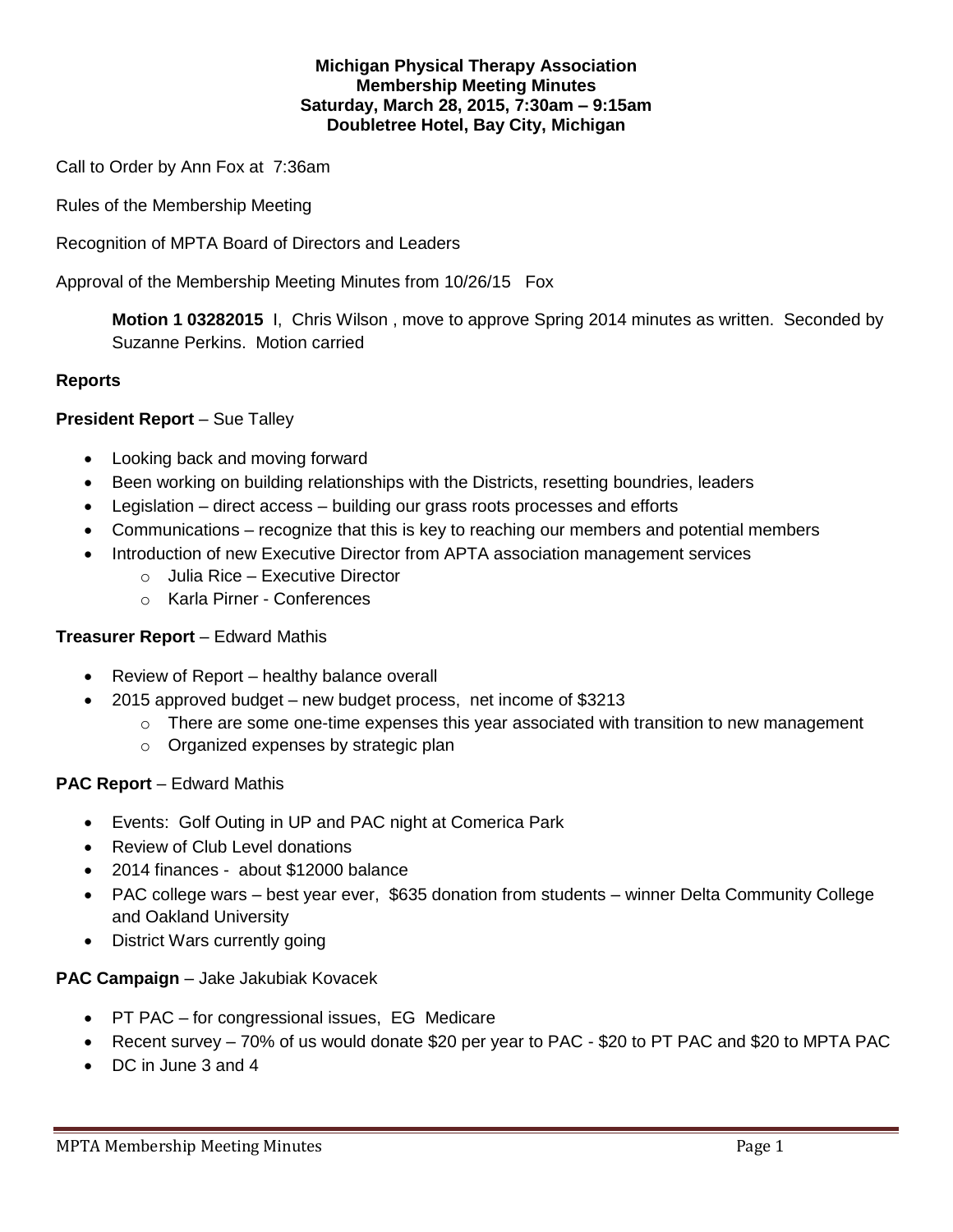## **BOD Reports**

# **Professional Development/Membership** – Holly Lookabough-Deur

- PDR presentation posted on website
- soliciting feedback from members as to what MPTA can do to assist them with educational needs

### **Reimbursement** - Marty Sytsema

- Priority health commercial products will reimburse direct access visit
- On radar, lower reimbursement for PTA visits, none noted in Michigan so far though
- Medicare exceptions process still in place legislation moving forward through congress
- Outcome measures a priority for insurance companies

### **Legislative Update** - Craig Miller

- Cap due to expire March 31 2015 house passed, Contact senator about bill
- Watching other issues that may produce legislation this session at a federal level
- Fair Co-Pay issues MPTA working to develop a broader coalition with other providers to move legislation forward ( OT, SPL, Chiropractors)
- Meeting with LARA and AGs to establish relationships
- $\bullet$  State Advocacy Day May 6 look for more info on this free event
- Matt Likens appointed as Federal Affairs Liaison by BOD yesterday

### **Public Relations** – Suzanne Perkins

- New Website introduced anticipated to go live in 4 weeks or so
- Logo contest vote
- Social Media Facebook Twitter

#### **Member Engagement** – Holly Lookabaugh- Deur

- Welcoming new members, transitioning members, and identifying why members don't renew
- Revitalized membership meeting committee lead by Michelle Marrow
- Membership survey
	- o 198 responses
	- o Begun analyzing data to report at later date

#### **Chief Delegate** - Cam Williams

- Recognition of our delegates
- Year of elections at APTA posted candidates at APTA
- Several Motions coming forward
	- o By Law amendments
		- **PTA issue Allow chapter to allow PTA full votes, PTA serve as APTA director**
		- **Terms and Delegate issues**
	- o Michigan motions
		- **Medically necessary PT services**
		- Role of PT in diet and nutrition
	- Monday deadline for opportunity for student to be an usher at national meeting